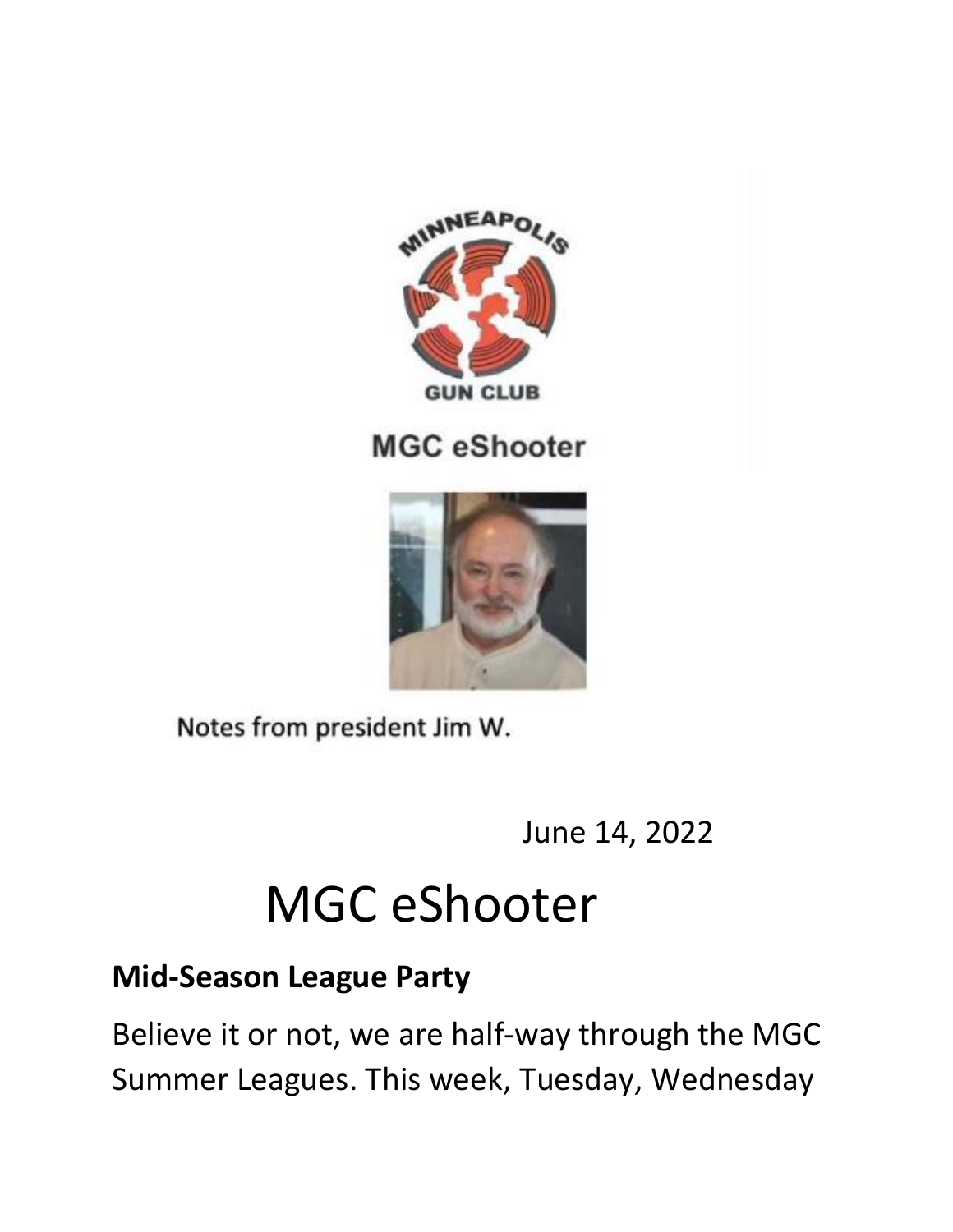and Thursday, Mark will be cooking some great brats and burgers with the fixings. We will be serving from 4 to 8 PM. C'mon out, shoot, have a good meal and relax. See you there.

## **Volunteers Appreciated**

MGC will be hosting the MSHSL Trap Shooting Tournament on Friday June 24<sup>th</sup>. The participants will be the top High School Teams and Individuals from the MN State High School Championship that is going on in Alexandria right now. We could use your help to score the rounds shot. Nothing hard or strenuous and you won't be stuck there all day. If you can spare some time that day please give Mark or Finn a call. 952-469-4386.

## **Memory Benches**

When you're at MGC you will notice some concrete slabs that have been poured behind Field 5, 6, and 7. Soon there will be benches in place as a memorial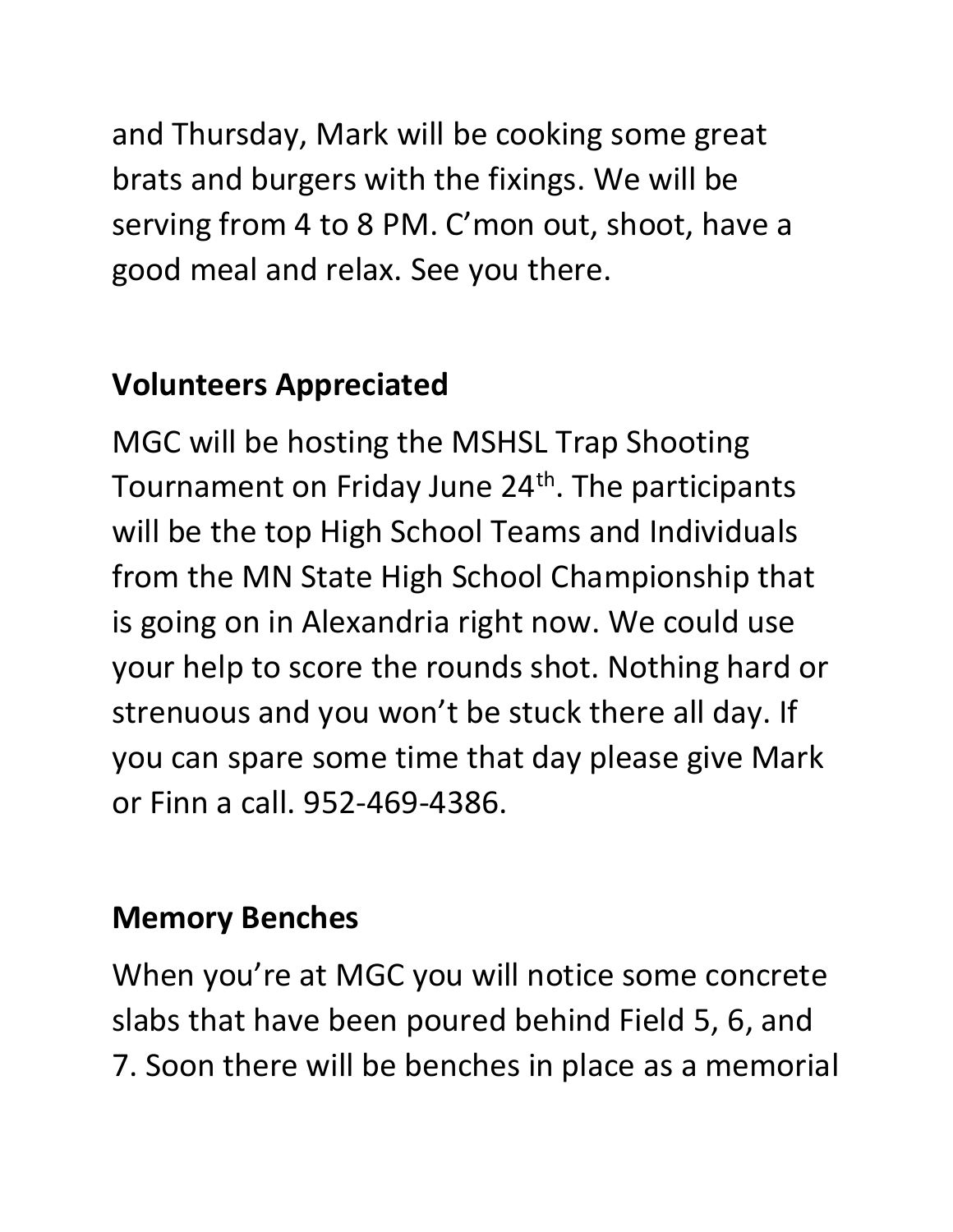to a few of our members. Field 5 will be for Charlie Phillips. Field 6 will be for Jimmy Lundquist, and field 7 for Mark Hintz. These 3 individuals were instrumental in making MGC the outstanding facility that it is. If you would like to make a donation in memory to one of the people mentioned please do.

# **Club Calendar**

Please check the Club Calendar periodically to make sure that an event isn't taking up some/all of the fields on the weekend. This is a busy time of year for us when we are hosting some big shoots. And if you want to participate in any of the shoots going on you can do that also. Both Trap and Skeet shoots will be coming up. We will do our best to make one of the venues available.

Thanks for making MGC your "Home" Club. We appreciate that and enjoy seeing you out there.

Have a great summer.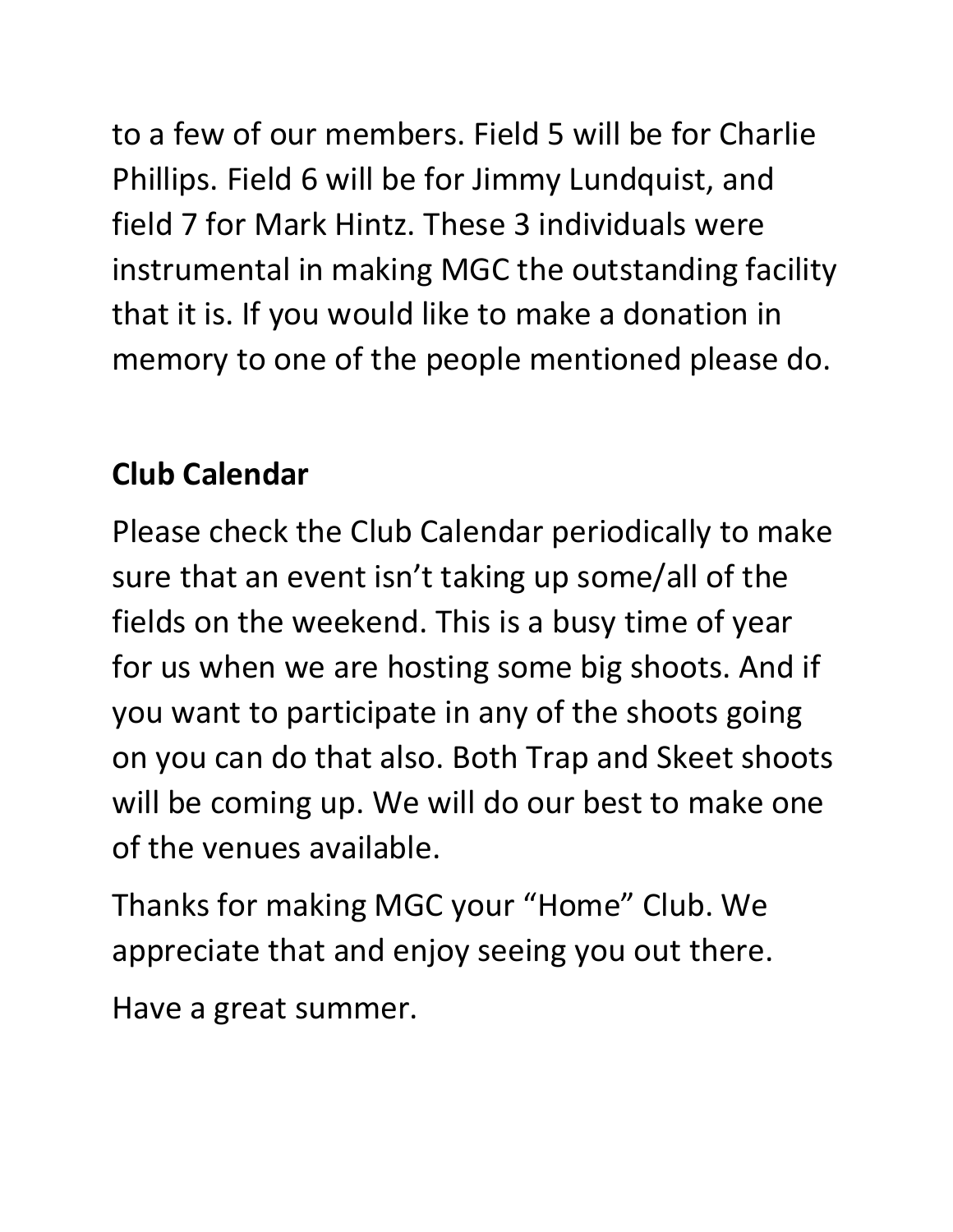



**Bernice "B" Overby** Realtor, GRI **Certified New Home Specialist** 

Cell/Text: 952-240-6667 Email: bernice.overby@results.net

## **For Service Beyond Your Expectations Buying or Selling a Home Call Bernice!**

My goal is to remove the stress, anxiety, and fear associated with buying or selling a home through understanding, knowledge, and experience.

#### **Major Sponsor** of all **Shooting Sports**

The "Realtor" who is always on "TARGET" for ALL your **Real Estate needs!** 

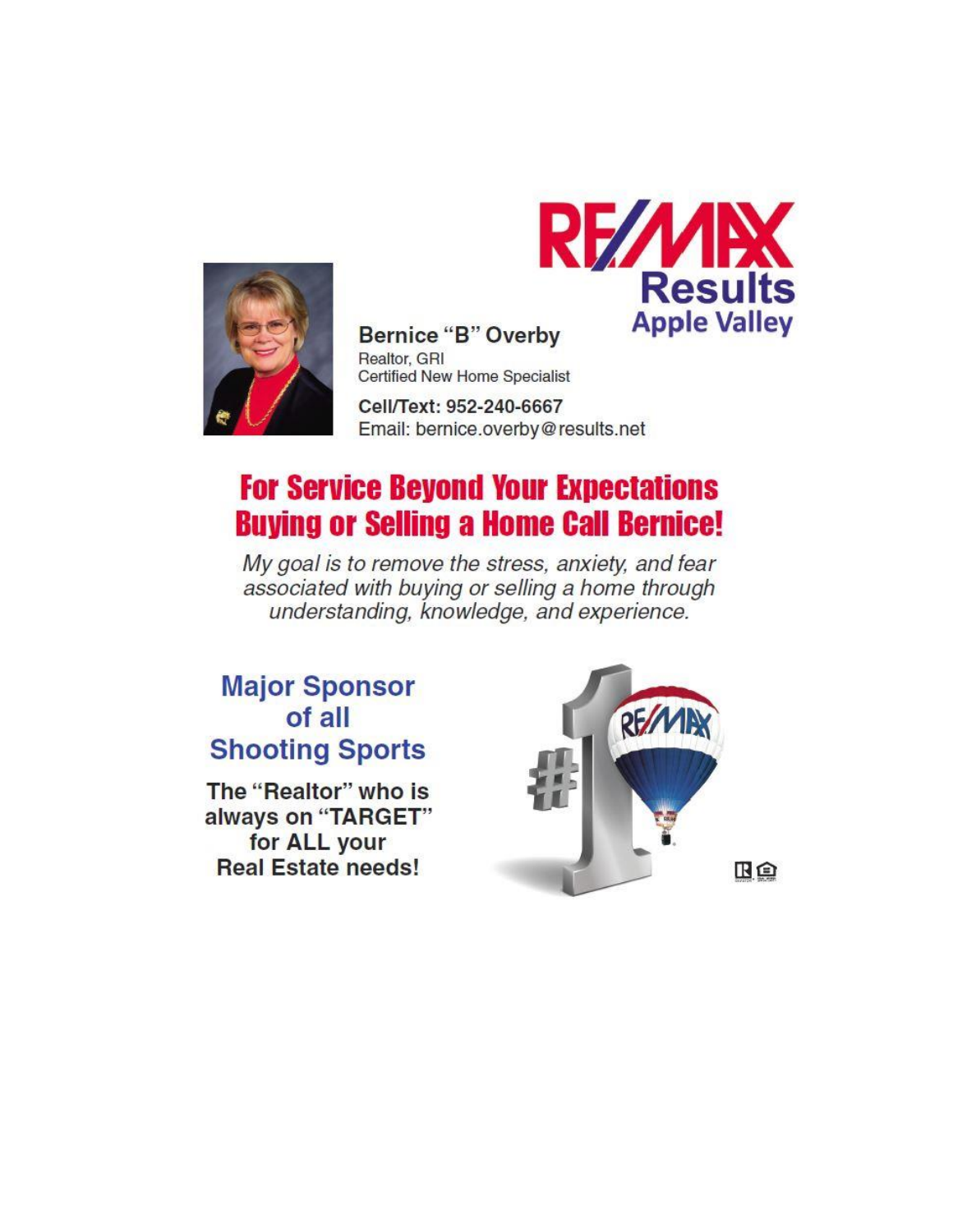

#### Welcome to The Print Shop!

The Print Shop has been Minnesota's business printer since 1972. We are a family owned and operated company, not a franchise or a chain. The Print Shop's mission is to provide the friendliest service and the lowest prices each and every day for all of your printed materials.

Our services include graphic design, one and two color printing, four color process printing, digital printing, promotional items, blueprint copying/printing, vinyl signage, high speed copies and complete post-press finishing. We utilize the latest technologies and materials to make sure your job is produced efficiently without sacrificing quality. We strive to maintain long term relationships with all of our customers.

Contact one of our friendly associates today for a price quote on your next project.